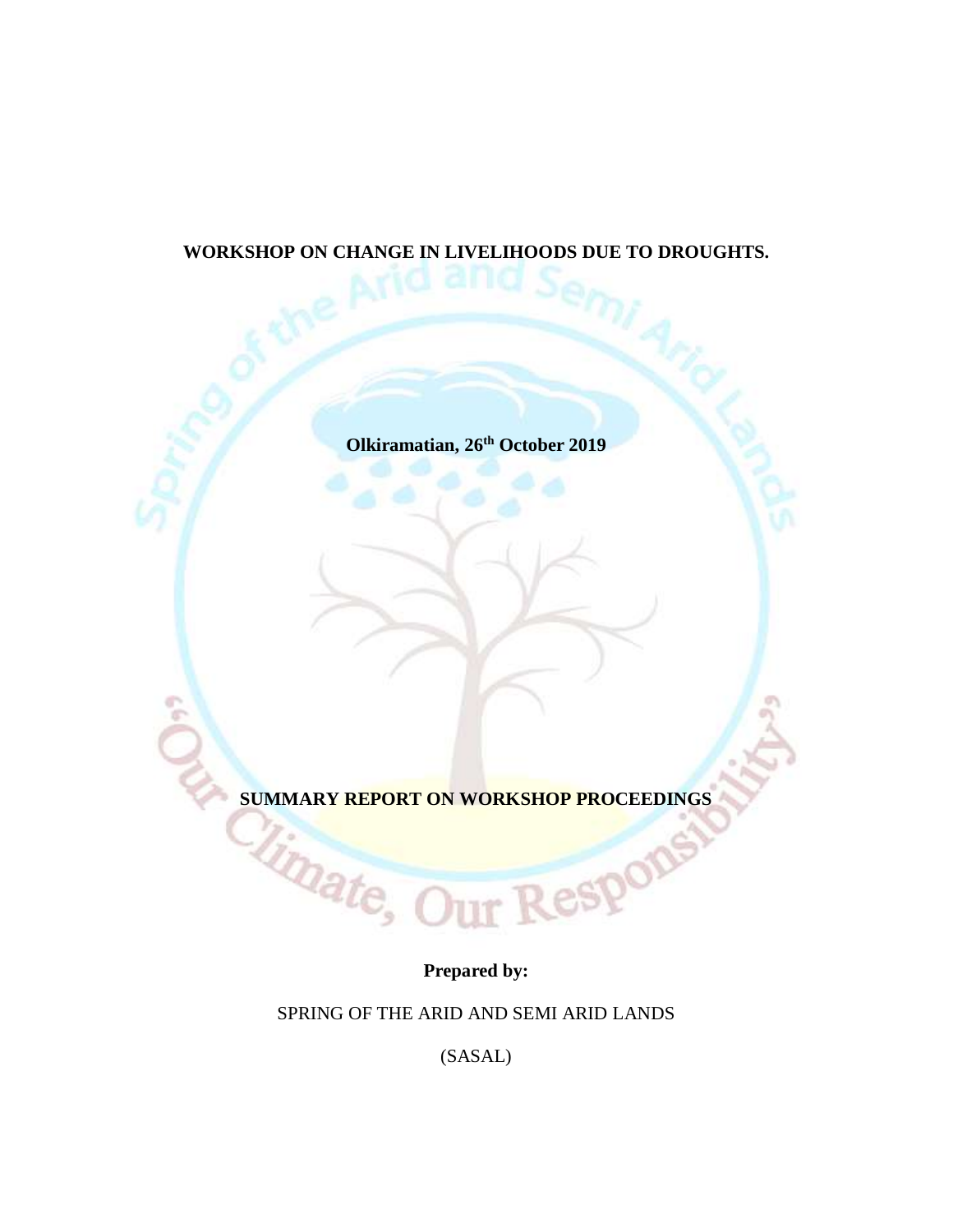1.0.Introduction

The livelihoods of most communities Living the ASAL regions of Kenya depend on rainfall. Consequently, the effects of climate variability and climate change create both risks and opportunities within these communities. By understanding these changes, creating an open mindset, diversifying livelihoods and adopting other risk transfer options such as insurance, the livelihoods of these communities will greatly improve.

The evidence and impacts of climate change in Kenya are clearly visible today in the form of increase in frequency and intensity of extreme weather events such as floods and drought; changes in rainfall patterns; and emergence of new and resistant animal and crop pests and diseases. Therefore, addressing climate variability and change is fundamental for the long-term success of development and its sustainability.

Although weather and climate information is provided by the Kenya Meteorological Department, it is evident that some communities do not have access to this vital information or they do not know how to interpret and apply the information in their day-to-day activities and therefore disasters hit them year in year out due to lack of preparedness. SASAL plans to address this through educational workshops at county and community levels as a means of awareness mate creation.

The theme for this year's event is **'Changes in livelihoods due to droughts.** 

This theme was chosen to illustrate the reality of climate change. It highlights the effects if drought and the profound impact it has on livelihoods both negatively of positively.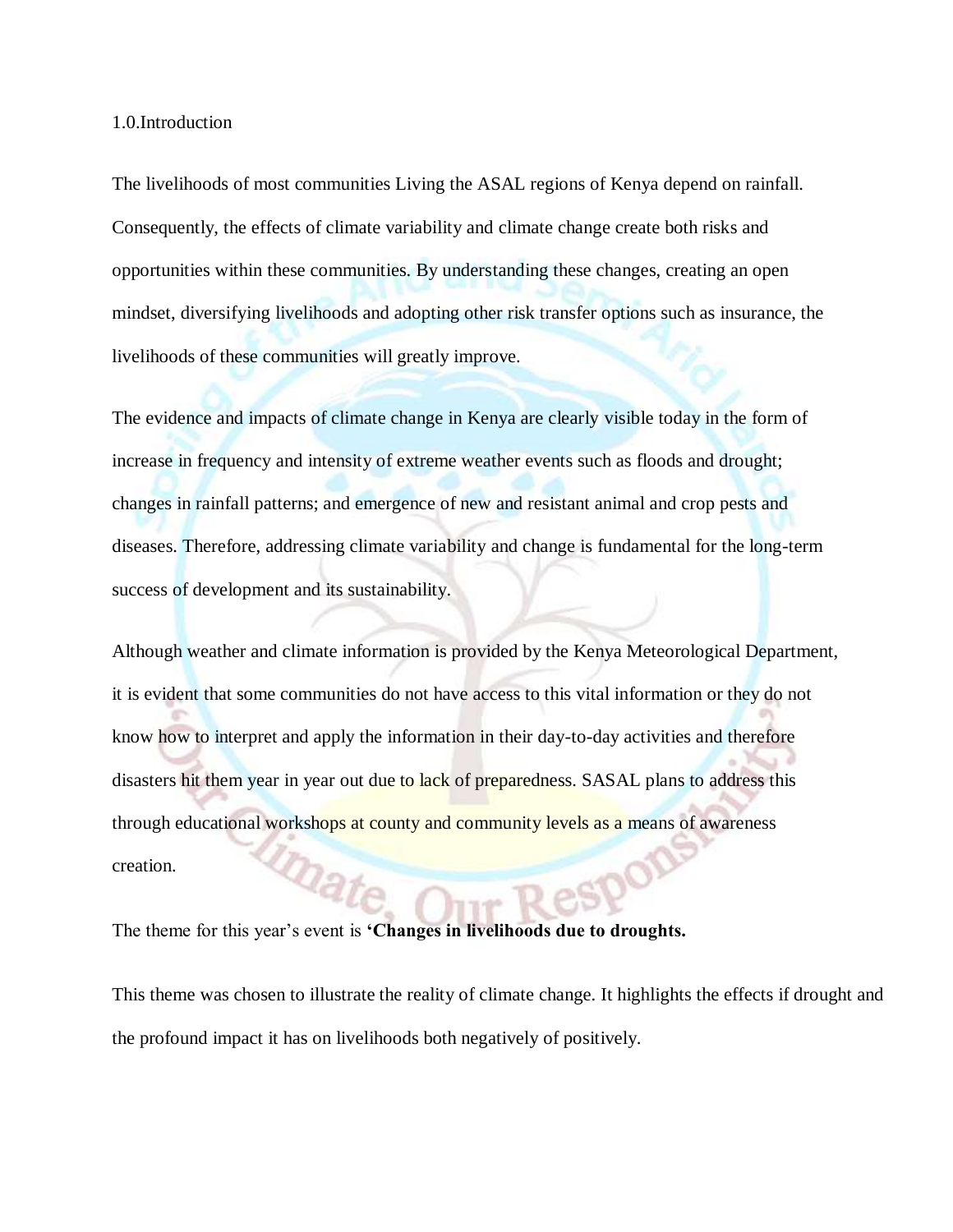#### 1.1. Workshop Objectives

The workshop's aim was to create a forum through which participants and panelists would exchange knowledge on the effect of droughts to livelihoods and in the process come up with sustainable solutions that will bring evident and tangible change.

The main objective of the educational workshop was to build resilience of vulnerable communities to climate variability and climate change and in particular extreme weather events.

The specific objectives were:

i) Teach attendees on the crucial nature of climate change

ii) Provide a platform for attendees to share personal experiences on drought effects

iii)Inspire attendees, to make their impact on the community in their various roles.

iv) Work with the community to initiate climate action endeavors

### 2.0. Workshop Proceedings

The above workshop was held at the Assistant County Commissioner's Offices, Olkiramatian, Kajiado county Kenya on 26<sup>th</sup> October 2019. In attendance were various stakeholders within the Olkiramatian community including the county administration, Community Elders, representatives from government parastatals, private ranches, among other groups. In detail, the participants were as follows: ate, Our ReSPON

| Organization | Participant                                   |
|--------------|-----------------------------------------------|
| Chiefs       | Elijah Sereu<br>$\bullet$<br>• Daniel Tipatet |
|              |                                               |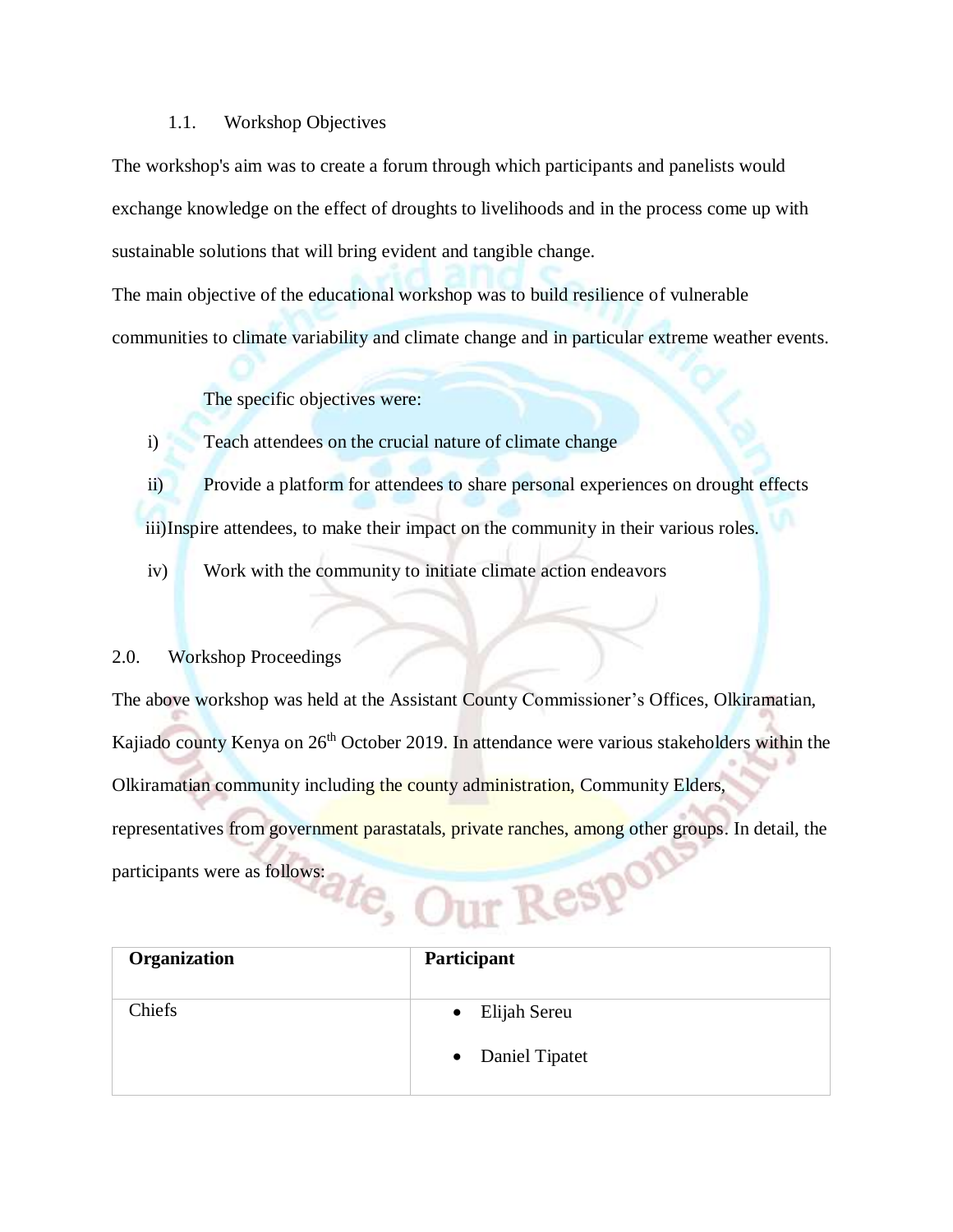| Administrative officers   | Erastus Buko                                                                                         |
|---------------------------|------------------------------------------------------------------------------------------------------|
| Kenya Wildlife Service    | David Kirui                                                                                          |
| Olkiramatian Group ranch  | Joshua Sereu                                                                                         |
|                           | <b>Daniel Nteete</b>                                                                                 |
| Olkiramatian conservation | David Matayian                                                                                       |
| Olkiramatian women        | 60 Participants                                                                                      |
| Elders                    | Joseph Sirai<br>Ikayo                                                                                |
| <b>SASAL</b> Team         | Manasiti Omar                                                                                        |
| Keynote speakers          | Umulkheir Salah<br>Cynthia Wacuka<br><b>Steiner Sempeta</b><br>Anis Ibrahim<br><b>Samuel Munyere</b> |
|                           |                                                                                                      |

The workshop was facilitated by Samuel Munyere as the master of Ceremony.

 $_{\rm{DIT}}$ 

 $\mathit{c}_\mathit{s}$  (

Resp

## 2.1 Workshop Program

The workshop was split into three main sections namely:

- Exposition of the theme (Changes in livelihoods due to droughts)
- Keynote Addresses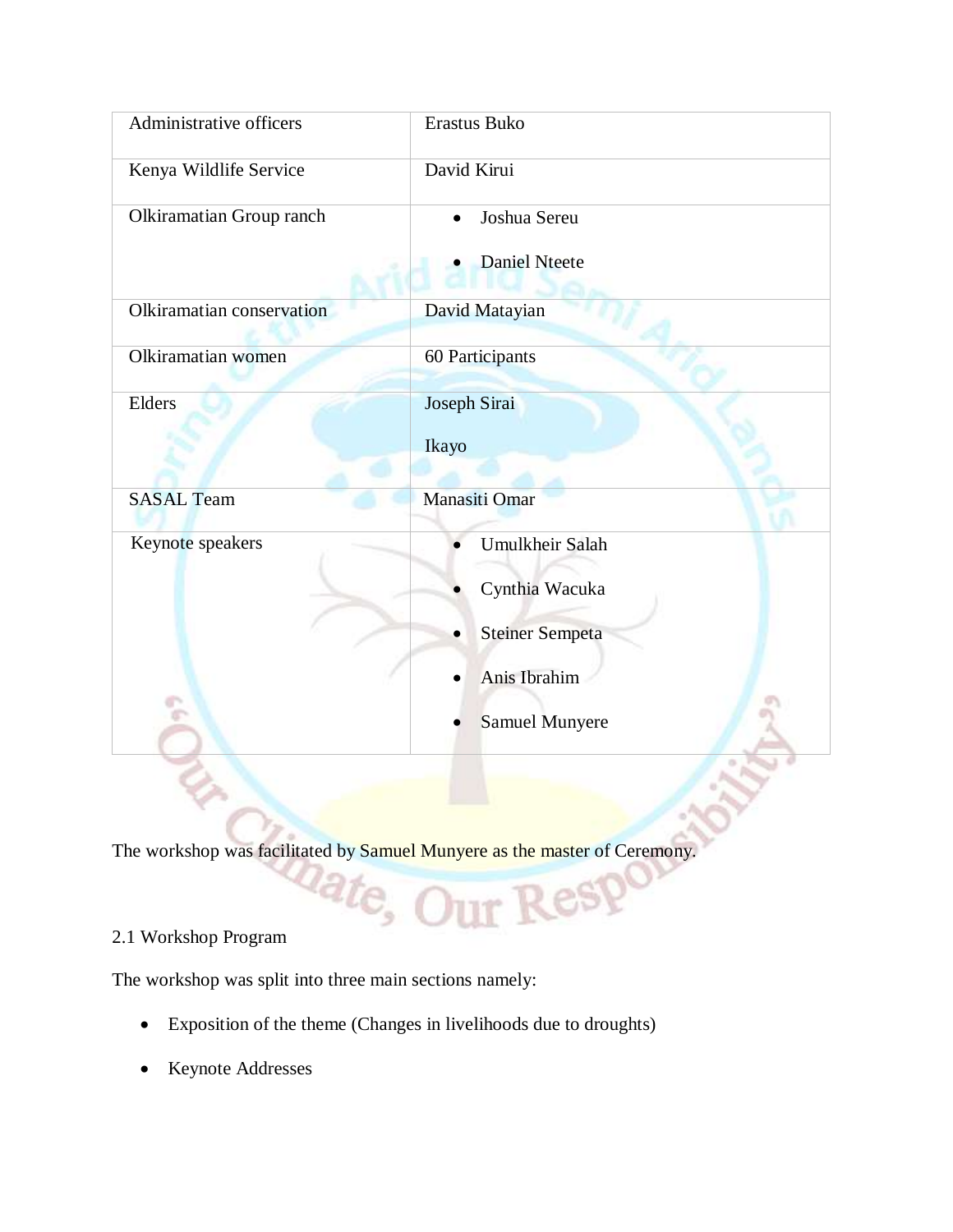• Group Activities based on the theme

In the first section, the workshop objectives and the theme of the day was introduced. Further, it's during this first part that SASAL, plus other organizations were introduced, and the purpose of their presence shared to the community. From the onset, multilingual communication was facilitated to encompass three languages, Maasai (the local dialect), Swahili and English. In this section, speeches from various participating groups and individuals were delivered including: the area chiefs, group ranch leaders, conservation chairman, district officer, KWS warden and the SASAL team.

In the **Second** section, two keynote addresses were delivered on the topics:

- "Livelihood changes and diversification" by Steiner Sempeta,
- "Mindset change" by Anis Ibrahim

Following these addresses, the community participants were split into 3 groups to facilitate focus group discussions. Within their groups, participants were asked to identify the changes they've experienced due to droughts over the past few years after which, each group also needed to list down the measures they thought needed to be done to rectify the situation and alleviate the effects of drought.

Finally, **third** section entailed a discussion arising from the findings of all three focus groups. Here, all the groups findings were carefully evaluated by all stakeholders, and the viability of each remedy analyzed.

Following these evaluation, two final keynote addresses were delivered by the SASAL team on the following areas:

- Risk Cushioning Cynthia Wacuka
- Risk Transfer & Governance Manasiti Omar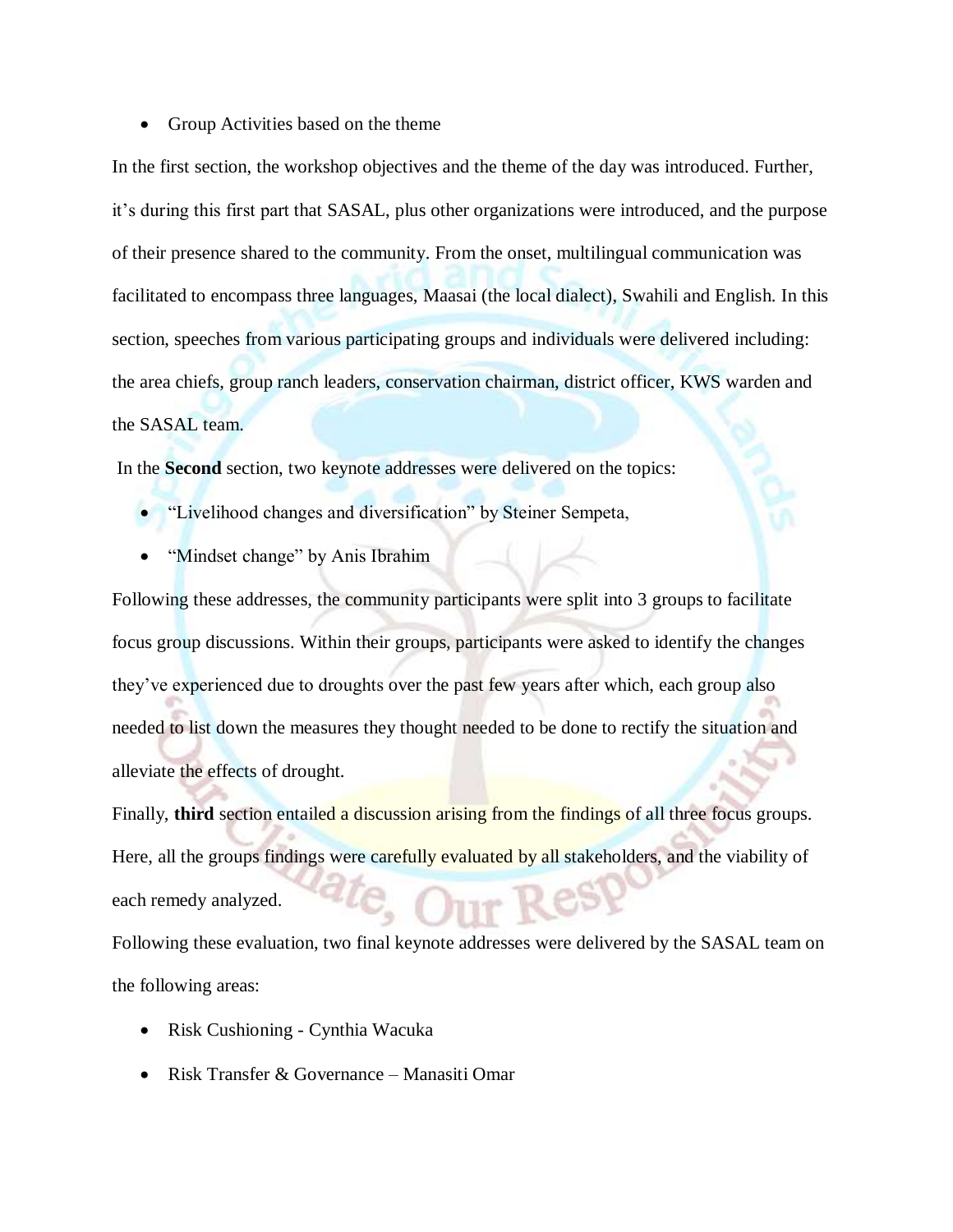After the Keynote addresses, the floor was opened for questions, after which a vote of thanks was offered by the community elder Mr. Joseph Sirai and one of the Keynote speakers, Mr. Steiner Sempeta.

In detail, the workshop program proceeded as follows:

| <b>Time</b>                  | <b>Program Activity</b>                                                                                                          |
|------------------------------|----------------------------------------------------------------------------------------------------------------------------------|
| $8:20 - 9:30$ am             | Arrival & Registration                                                                                                           |
| $9:00 - 9:30$ am             | Introduction of the NGO and Workshop Theme                                                                                       |
| 9:30 - 10:00 am              | <b>Health Break</b>                                                                                                              |
| 10:00 - 10:30 am             | <b>Speeches</b><br><b>Community Elders</b><br><b>Chiefs</b><br><b>KWS Warden</b><br><b>District Officer</b><br><b>SASAL Team</b> |
| 10:30 -12:00 am              | <b>Focus Group Discussions</b><br>(Changes in Livelihoods Due to Drought)                                                        |
| $\overline{12:00} - 1:00$ am | <b>Panel Discussions</b><br>(FGD's Mindset Change - Anis Ibrahim)                                                                |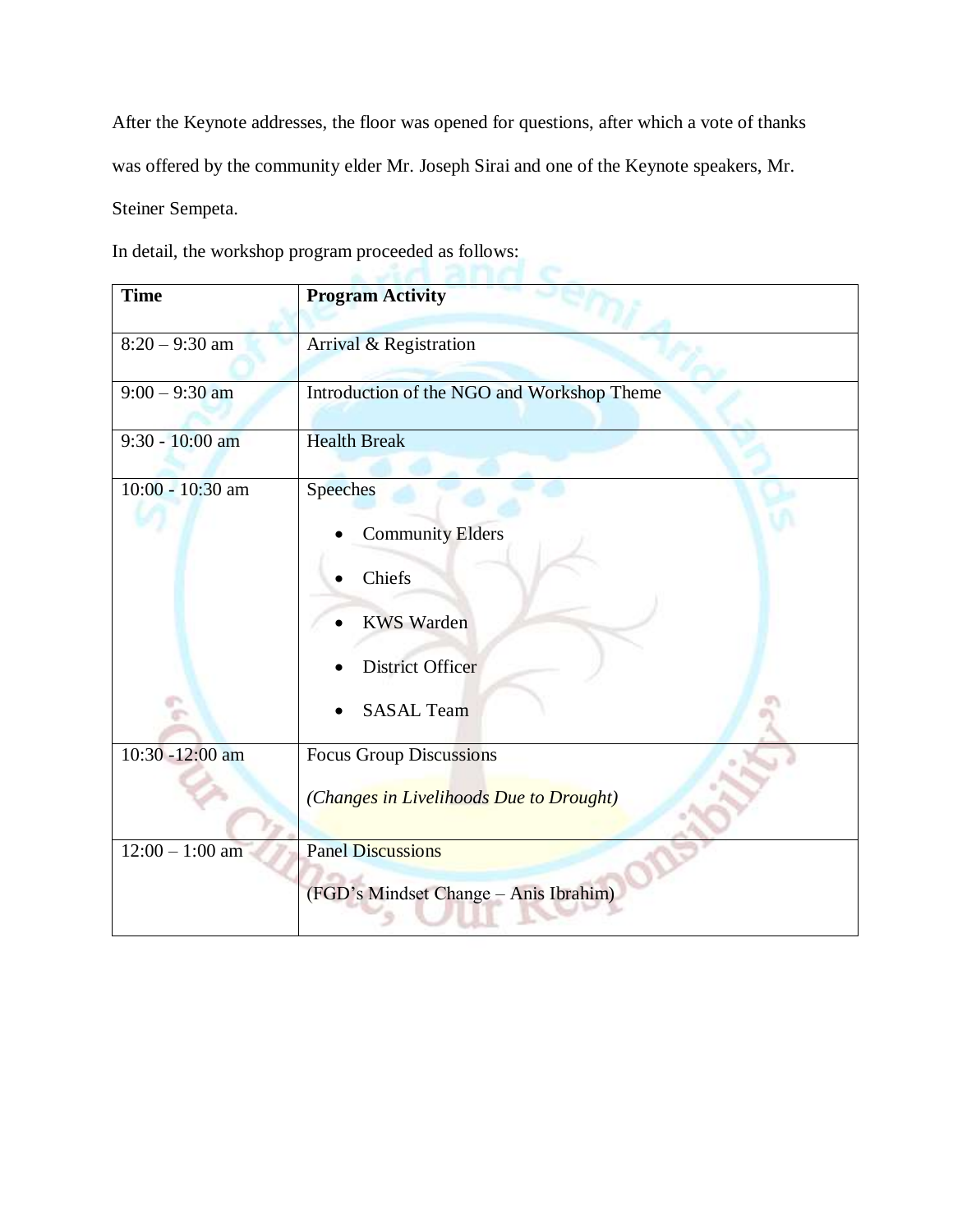| $13:00 - 02:00$ am | <b>Key-Note Addresses</b>                                                  |  |
|--------------------|----------------------------------------------------------------------------|--|
|                    | Risk cushioning - Cynthia Wacuka<br>$\bullet$                              |  |
|                    | Risk transfer Governance & Meteorological Services - Manasiti<br>$\bullet$ |  |
|                    | <b>Omar</b>                                                                |  |
| $2:00 - 2:30$ am   | Vote of Thanks, Closing Ceremony                                           |  |

### 3.0. Workshop Findings

All through the workshop deliberations, various issues arose, from the speeches, keynote addresses and even focus groups. These findings are presented now, in the order through which they came about during the workshop proceedings

3.1. Livelihood changes due to droughts

The very first part of the workshop began with introductions, and a general discussion on what drought is, and how it comes about. The general results of the discussion revealed that drought had an overall negative impact on affected livelihoods, the accumulation of wealth, and alleviation of death.

In the first session, the speaker divided the participants into 3 groups and conducted a Focus Group Discussion (FGD) on the various livelihood changes experienced by the participants as well as remedies actionable that have been/or should be put in place to help ease the blow. Following these group discussions, the groups re-assembled to listen to the findings and submissions for each group, with a representative from each group submitting their group's deliberations. Some of the findings noted on how livelihoods had changed because of drought included: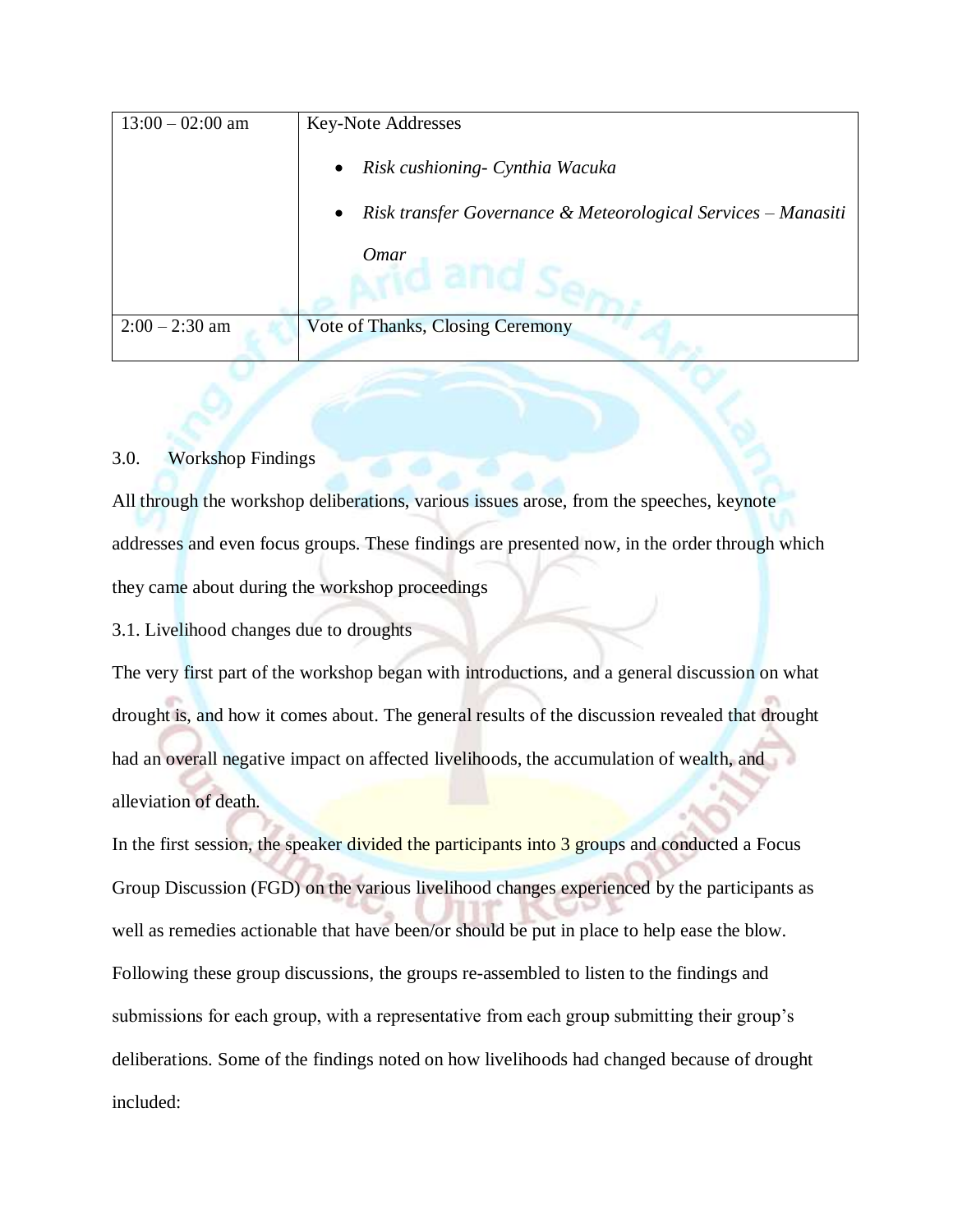- Death of livestock
- Lack of water
- Lack of food
- Human wildlife conflict
- School drop outs
- Increase in temperature

With these effects, all three focus groups also suggested some interventions. Some of these

included;

- Tree planting
- **Destocking**
- Education/knowledge creation
- Well digging
- Diversification of livelihoods
- Water harvesting

## 3.2. Mindset Change

Following the group discussions, there was a keynote address touching on what the group discussions had covered by Mr. Anis Ibrahim. Mr. Ibrahim talked of the workshop's theme with regards to the communities he had interacted with over the course of his field work as a researcher. He, however, that this was his first time interacting with the Maasai community and how great an honor it was.

Anis spoke at length on the need to remain open minded so as to welcome new ideas. Such a mindset would prove invaluable to tackling climate change and its consequences including the recurrent droughts that have become common place. As such droughts continued to put the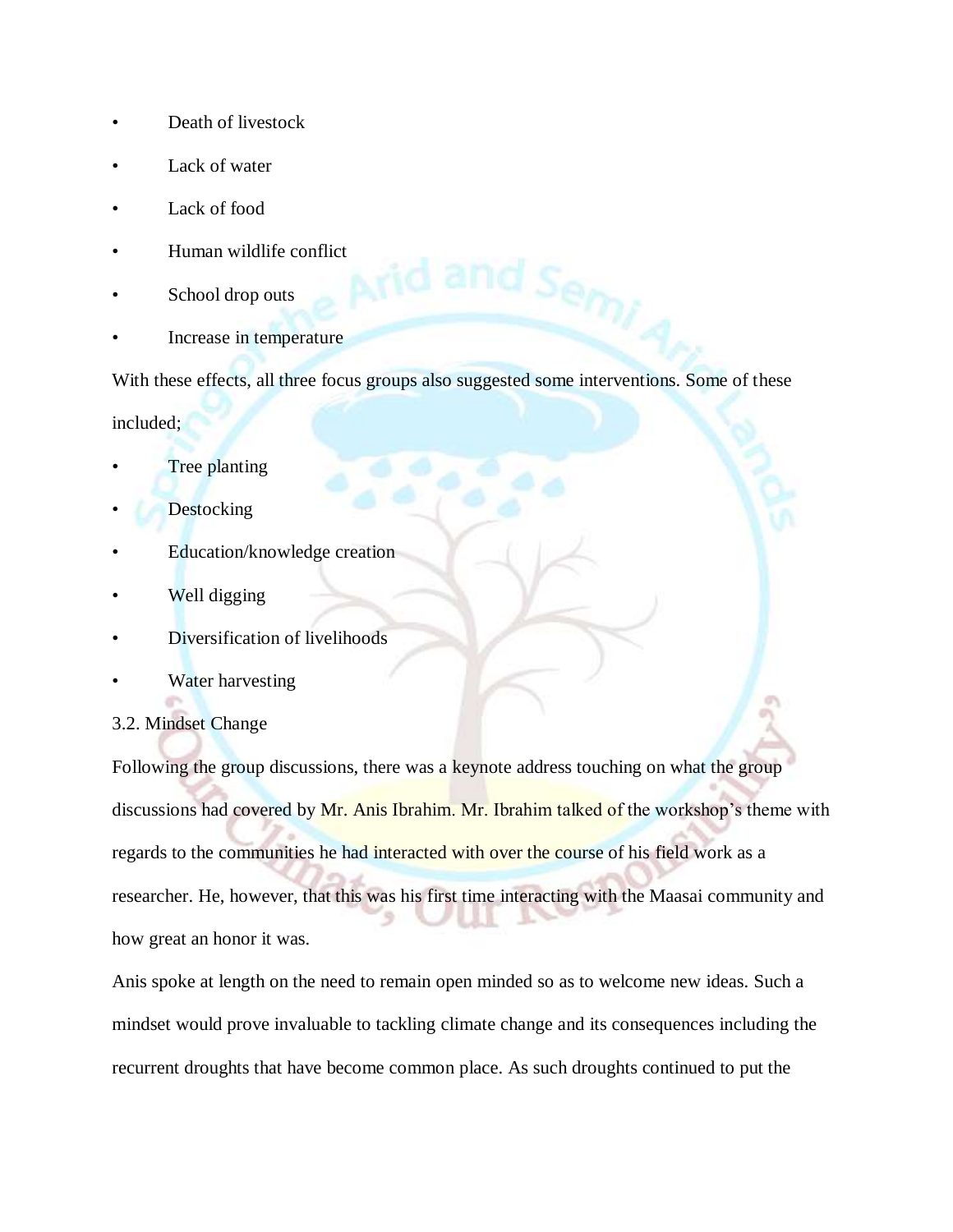Olkiramatian community's main source of livelihood at risk. Mr. Ibrahim noted that it was essential that the community adopt other means of survival engaging in such business. Some of the main factors noted during this keynote address provided a rich fertile ground for mindset change included:

The idea that more herds of cattle translated to greater wealth. The Maasai community have continued to associate cattle numbers with wealth, disregarding other factors such as the breed and health of the actual heard.

• Disposing of livestock is considered with getting poor. The Maa community continue to associate selling of livestock with getting poor. Not only is this wrong, but it hampers destocking efforts even when the isn't enough pasture, due to drought, to sustain a larger herd. These were some of the aspects noted during the interactive session. The need for sensitization seminars to slowly deviate this thinking is much needed.

#### 4.0. The Next Steps

#### 4.1. Risk transfer and Governance

The last part of the workshop centered around identifying the next steps to take to enable better resilience of communities to the effects of drought, even as moves to regenerate the environment and counter the effects of climate change. in this session, under the facilitation of Ms. Manasiti Omar, the community was taken through various measures they could take to immediately counter the risks that come with prolonged drought and better prepare for the same. These measures included;

- Access to meteorological forecasts
- Understanding of the forecasts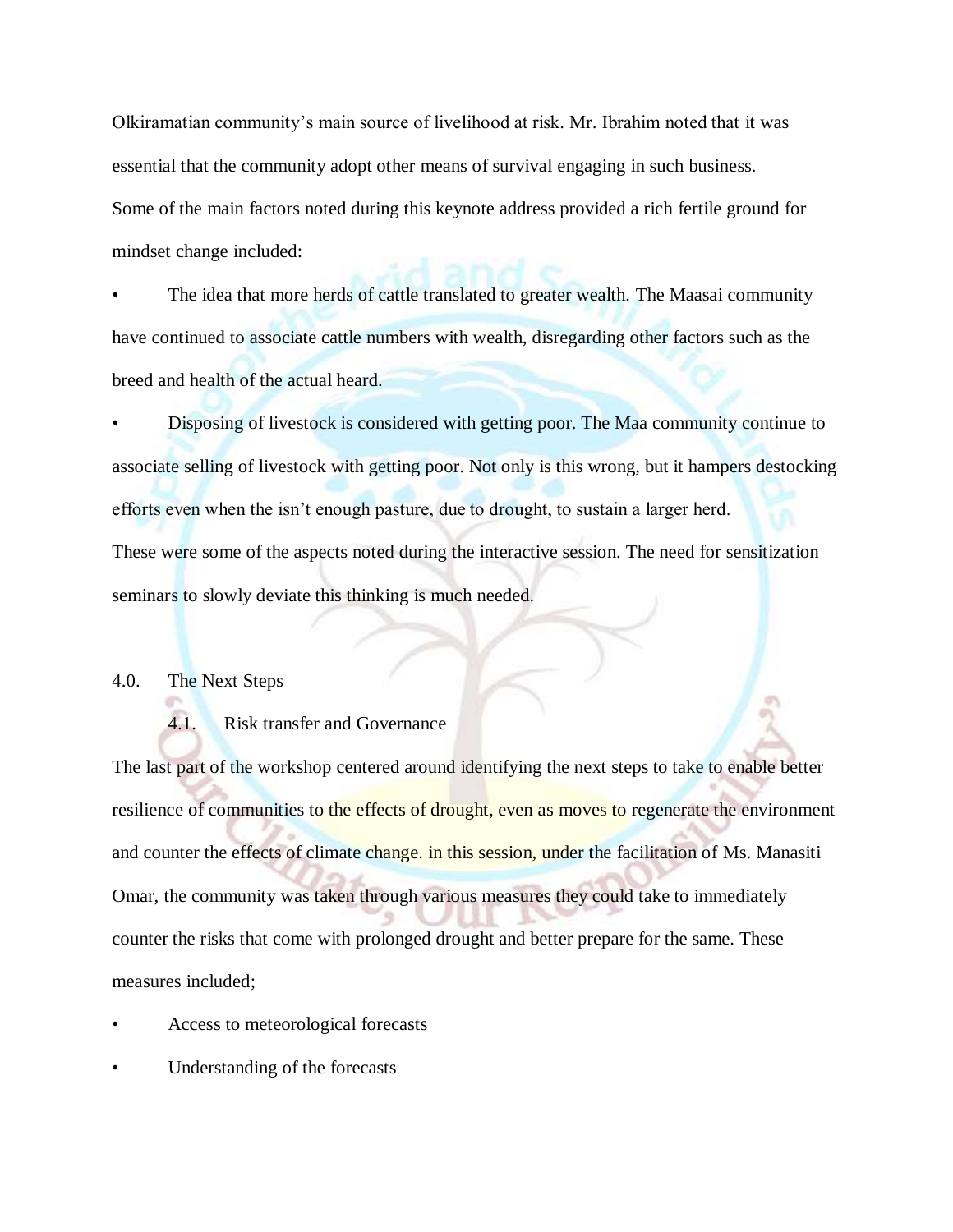#### • Views on the current forecasts

While traditional weather forecasting measures implemented, such as the identifying of some insects and birds to signify the start of a rainy season, these were no longer reliable due to climate change. With the prevailing shorter rain seasons, and prolonged dry, drought sessions, it was essential that the community make use of the science available through the meteorological services. Ms. Omar explained that these services were readily available, and by understanding the forecast reports they submitted, the community would better anticipate and prepare for each season, come rain, come sunshine.

Further other methods were suggested to alleviate risks associated with drought and these methods included:

- Livestock insurance
- Methods used to transfer risks

Feedback from those participating in the workshop revealed that they were already keen on accessing weather forecasts and their main source of such information was through listening to the local radio station, *'Sidai FM.'* According to the community members in attendance, these forecasts, although regular, were often unreliable as they would report, normally did not come to pass. As a result, the community was less inclined to rely on these forecasts to plan for the future, and instead lived in the present, relying more on the previously noted climate seasons despite the onset of climate change.

Furthermore, the distance from Olkiramatian and the nearest Kenya meteorological department offices made access to more detailed forecasts a significant challenge to overcome.

#### 4.2. Traditional vs Modern Risk Management Measures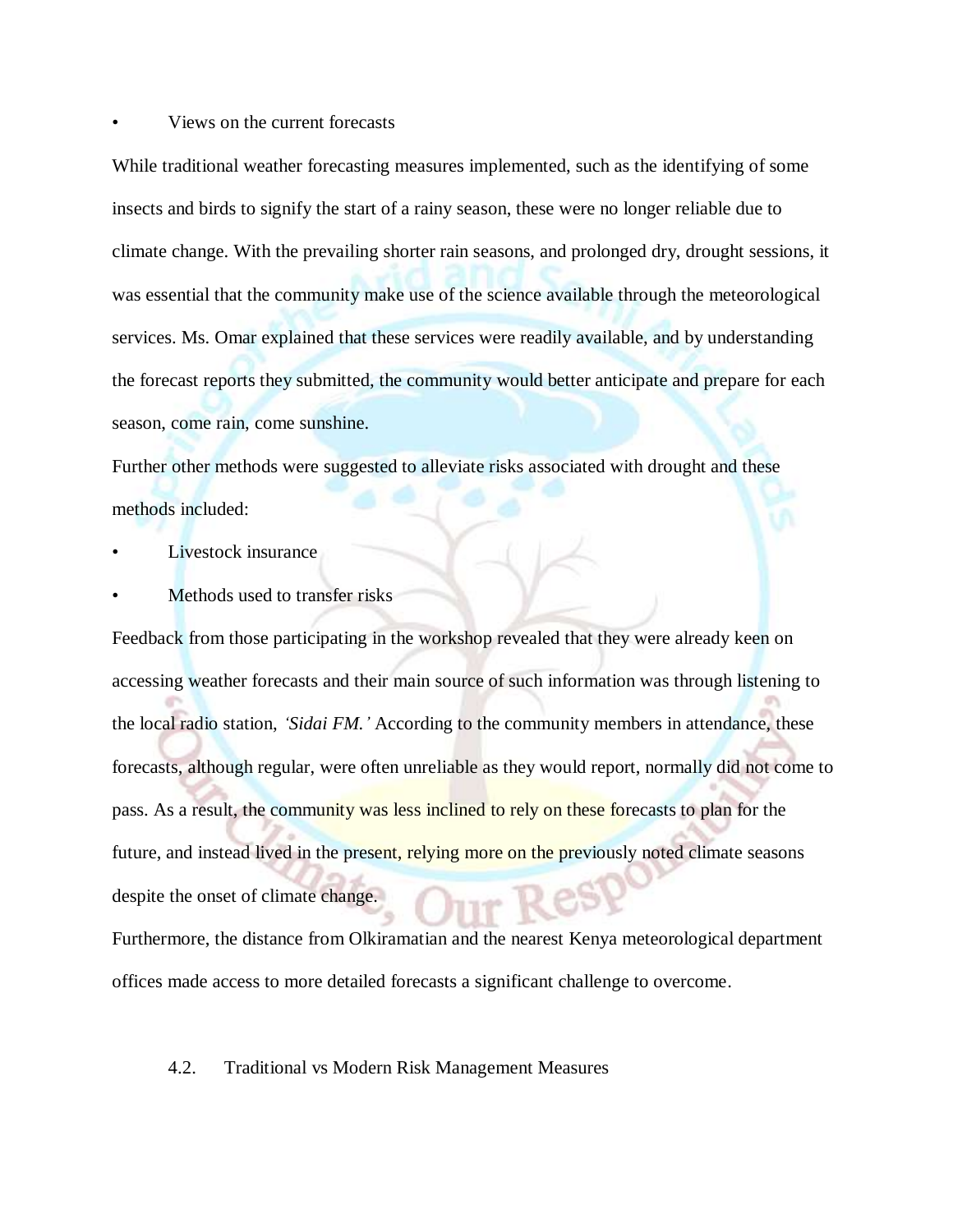Currently, the community still makes use of the old ways of risk transfer as passed down by previous generations. These methods often involve the killing weak animals and/or calves to protect the weak and breastfeeding cows. Herd splitting is also practiced, whereby family members split up the cattle with each going in different directions in search of pasture for the herd assigned.

Towards adoption of new ways of risk mitigation, thee community was introduced to livestock insurance by Ms. Manasiti Omar. The community participants present noted that this was still a new concept that they still didn't fully understand. This state of affairs was rather unfortunate as the area chiefs noted that the concept had been introduced to the Olkiramatian community previously. The participants, however, expressed willingness to embrace the idea as a drought adaptation measure, should more information be made available to them on how the process would works.

Following the additional questions posed on livestock insurance, and the information gap identified the SASAL team promised to conduct further research and inquiries on the same to determine among other issues:

Ir Responsi

- The Insurance providers offering livestock insurance
- The Insurance packages available
- The Current penetration rate
- The average premiums charged
- The duration of the cover
- The Claims process
- The Pre-qualifications to be insured